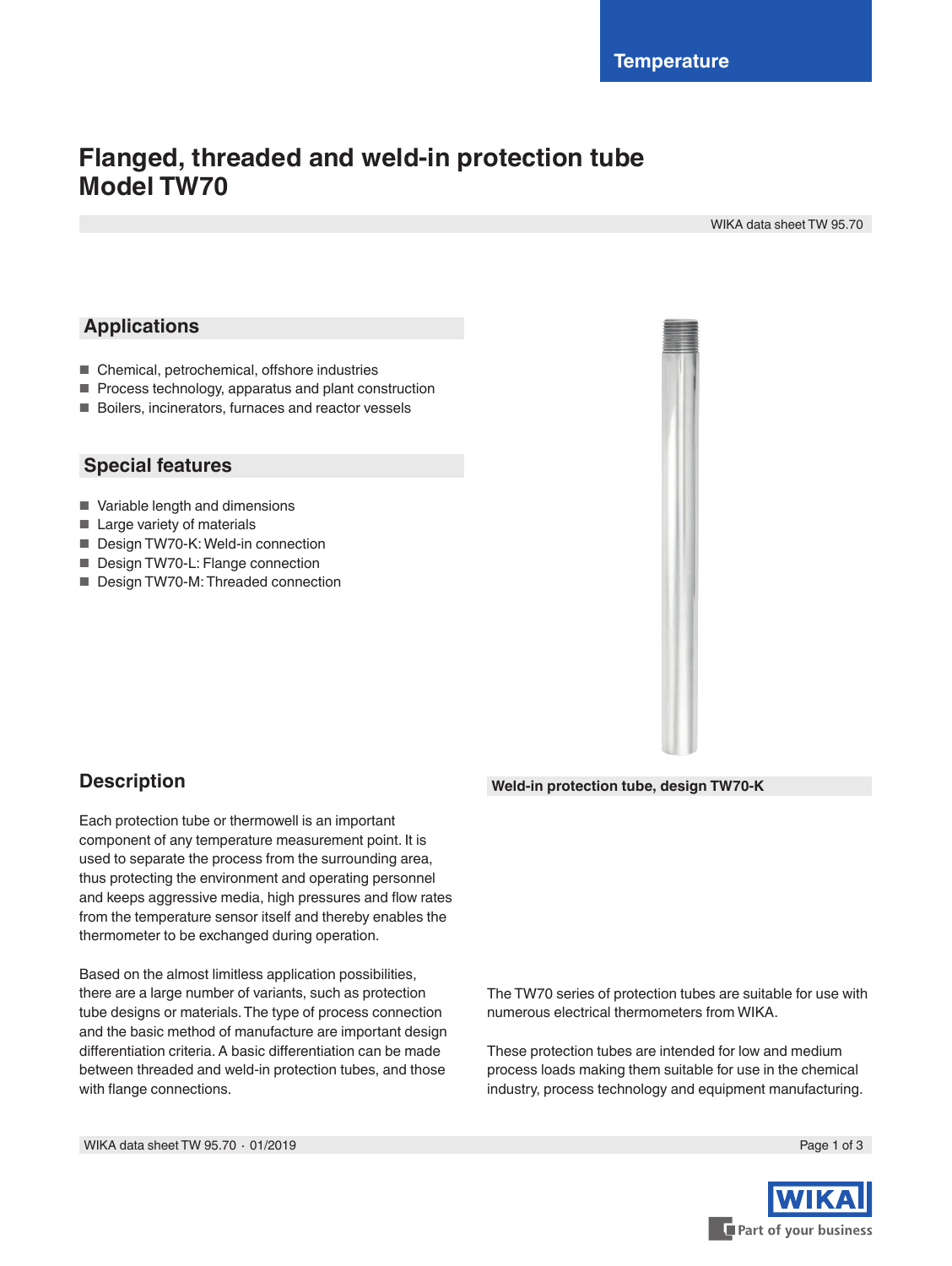### **Standard version**

#### **Protection tube material**

Stainless steel 304, 316, 310, A106, Alloy 600, Hastelloy X

#### **Process connection**

- Weld-in: pipe size DN 1/4", 1/2", 3/4", 1"
- Threaded connection E: 1/2 NPT, 3/4 NPT, 1 NPT, 1 1/4 NPT, 1 ½ NPT
- Flange with full penetration welding or partial penetration welding  $(a = 3$  mm  $[\frac{1}{8}]$ 
	- DN 1", 1.5", 2", 3"
	- PN class 150, 300, 600, 900, 1500, 2500
	- Facing RF, FF, RTJ

#### **Connection to thermometer N**

¼ NPT, ½ NPT, ¾ NPT, 1 NPT (male)

#### **Pipe dimension Ps**

Size: ¼", ½", ¾", 1" Schedule: 40, 80, 160, XXH

## **Insertion length U**

50 … 5,000 mm [2 … 200 in]

#### **Head length H**

83 … 254 mm [3.25 … 10 in]

#### **Tube length P**

50 … 5,250 mm [2 … 210 in]

### **Options**

- Other dimensions and materials
- Quality certificates